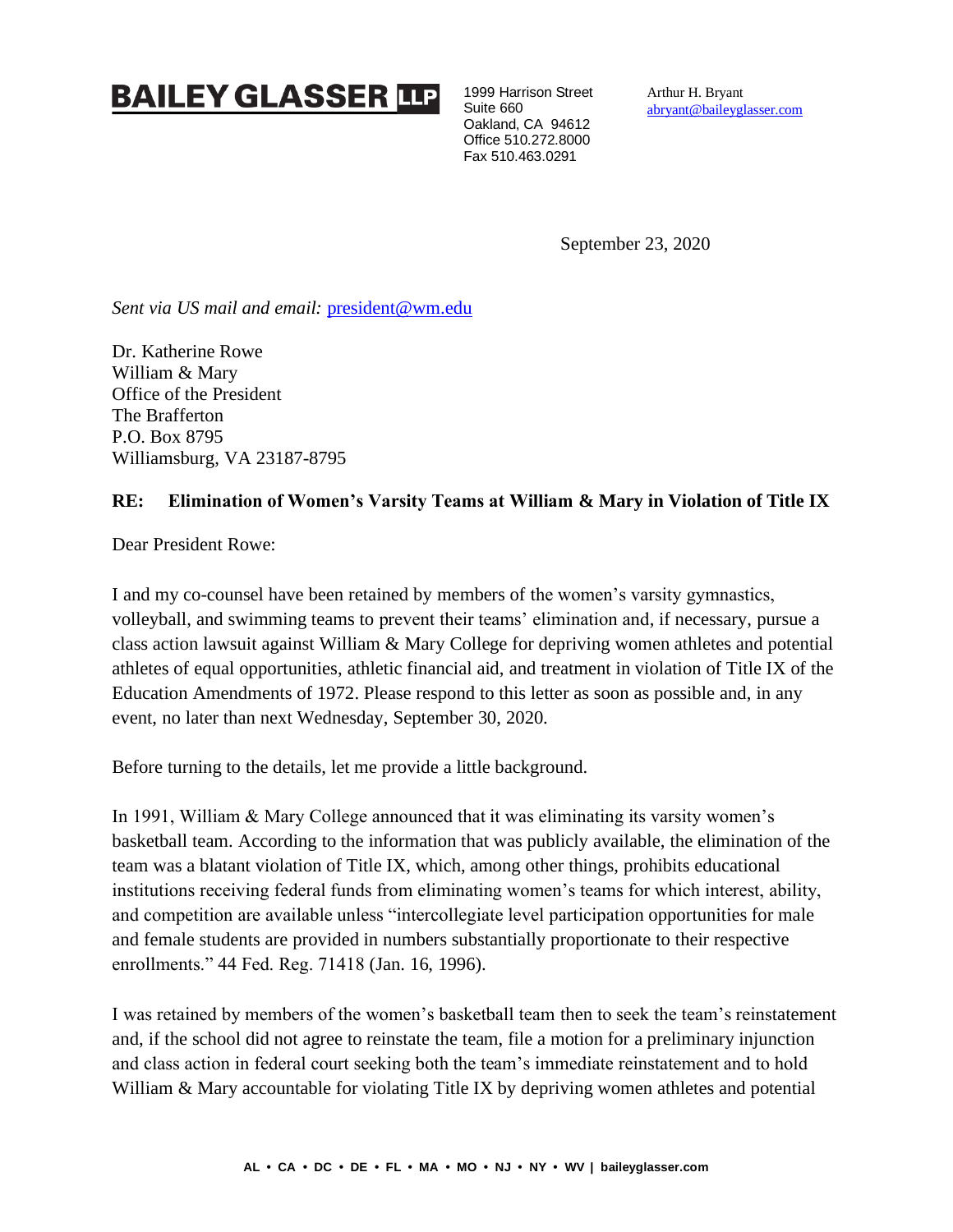President Dr. Katherine Rowe September 23, 2020 Page 2

athletes of equal opportunities, athletic financial aid, and treatment. I wrote to then-President Dr. Paul R. Paul Verkuil and met with the school's lawyers. We discussed the relevant facts and the law, as well as the likely outcome of a lawsuit if it was filed. The school, in its wisdom, decided to reinstate the women's basketball team and avoid being sued.

Unfortunately, William & Mary is violating Title IX by eliminating women's varsity teams again. On September 3, 2020, in an Open Letter to the William & Mary Community and to All Who Support William & Mary Athletics ("Open Letter"), you, Provost Peggy Agoris, and Director of Athletics Samantha K. Huge announced that William & Mary was eliminating its varsity women's gymnastics, swimming, and volleyball teams (and its men's gymnastics, swimming, and track & field teams). According to the information that is publicly available, the elimination of the women's teams is another blatant violation of the same provision of Title IX.

I and my co-counsel have been retained by members of the women's gymnastics, swimming, and volleyball teams to prevent the teams' elimination and, if the school does not agree to preserve the teams, file a motion for a preliminary injunction and class action in federal court seeking both to prevent the teams' elimination and to hold William & Mary accountable for violating Title IX by depriving women athletes and potential athletes of equal opportunities, athletic financial aid, and treatment. That is why I am sending you this letter. I would like meet with you and/or the school's lawyers and discuss the relevant facts and the law, as well as the likely outcome if a lawsuit is filed. It is my hope that William & Mary, in its wisdom, will decide to preserve the women's gymnastics, swimming, and volleyball teams and avoid being sued.

There is one special fact, however, that I need to raise. Your Open Letter says the elimination of the women's and men's teams "and other associated actions assures Title IX compliance." Please provide me with the basis for that statement. If it is true, we, of course, have no basis to file suit. But, according to all the information we have seen, including information William & Mary has submitted to the U.S. government, it is not true.

According to the most recent publicly available Equity in Athletics Disclosure Act data that William & Mary submitted and verified to the U.S. Department of Education, in the 2018-2019 academic year, William & Mary had an undergraduate population of 3,635 women and 2,662 men. So undergraduate enrollment was 57.7% women. The school's intercollegiate athletic teams that academic year had 344 men and 296 women, or 46.3% women—creating a 11.4% gap between the women's undergraduate enrollment rate and their intercollegiate athletic participation rate. Given the number of men on the varsity teams, this means that William & Mary would have needed to add 174 women to its athletic program to be providing equitable participation opportunities for women. With the elimination of the teams that were announced on September 3, 2020, the school's athletic participation numbers drop to approximately 220 men